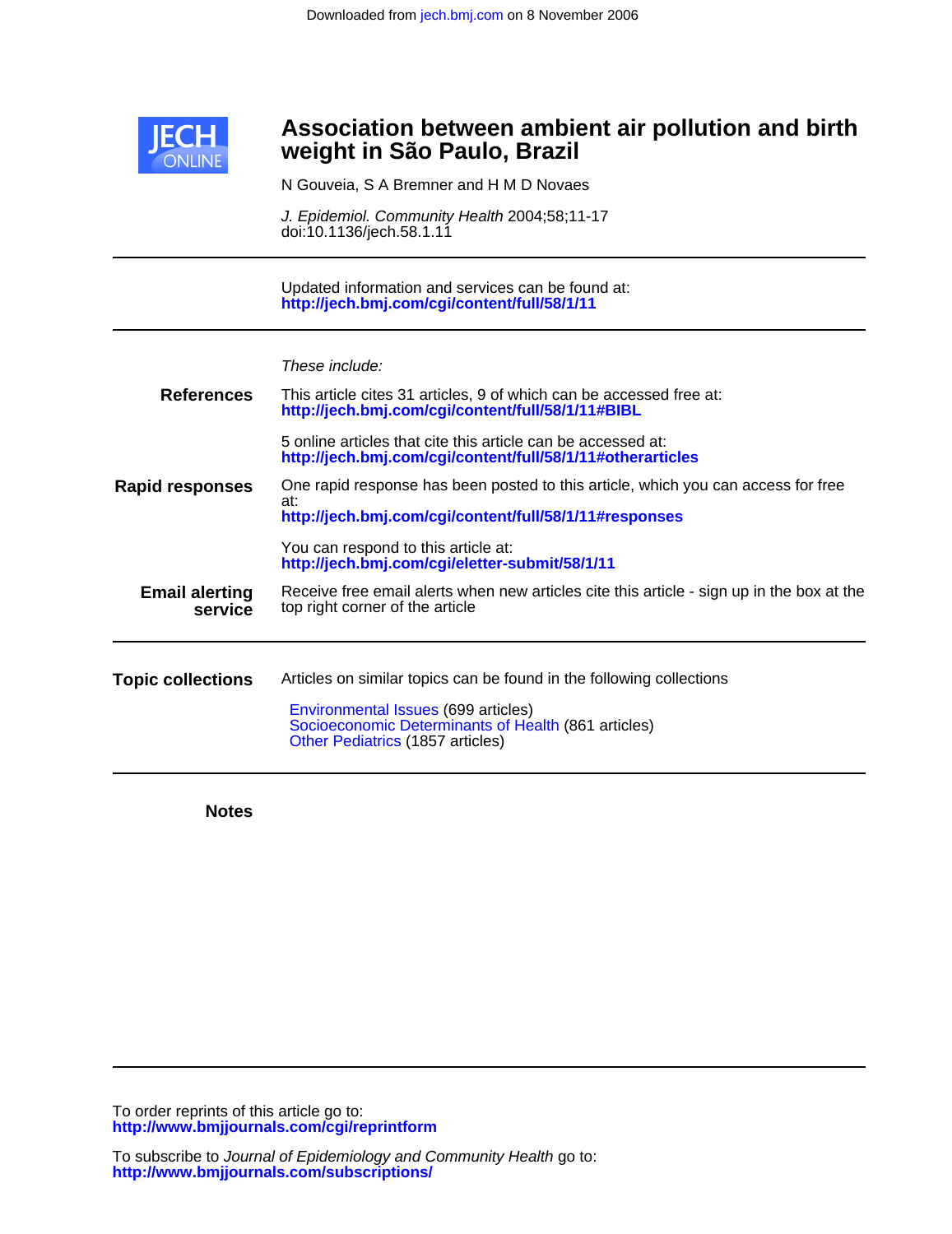## RESEARCH REPORT

# Association between ambient air pollution and birth weight in São Paulo, Brazil

.............................................................................................................................. .

N Gouveia, S A Bremner, H M D Novaes

J Epidemiol Community Health 2004;58:11–17

Objectives: Previous studies have implicated air pollution in increased mortality and morbidity, especially in the elderly population and children. More recently, associations with mortality in infants and with some reproductive outcomes have also been reported. The aim of this study is to explore the association between exposure to outdoor air pollution during pregnancy and birth weight.

Design: Cross sectional study using data on all singleton full term live births during a one year period. For each individual birth, information on gestational age, type of delivery, birth weight, sex, maternal education, maternal age, place of residence, and parity was available. Daily mean levels of PM<sub>10</sub>, sulphur dioxide, nitrogen dioxide, carbon monoxide, and ozone were also gathered. The association between birth weight and air pollution was assessed in regression models with exposure averaged over each trimester of pregnancy.

Setting: São Paulo city, Brazil.

Results: Birth weight was shown to be associated with length of gestation, maternal age and instruction, infant gender, number of antenatal care visits, parity, and type of delivery. On adjusting for these variables negative effects of exposure to PM<sub>10</sub> and carbon monoxide during the first trimester were observed. This effect seemed to be more robust for carbon monoxide. For a 1 ppm increase in mean exposure to carbon monoxide during the first trimester a reduction of 23 g in birth weight was estimated. Conclusions: The results are consistent in revealing that exposure to air pollution during pregnancy may interfere with weight gain in the fetus. Given the poorer outlook for low birthweight babies on a number of health outcomes, this finding is important from the public health perspective.

There is mounting evidence that ambient levels of air pollution have adverse effects on human health. Studies conducted in a wide range of cities with contrasting levels of air pollution have reported effects such as incre here is mounting evidence that ambient levels of air pollution have adverse effects on human health. Studies conducted in a wide range of cities with contrasting mortality and morbidity from different causes and in various age groups.<sup>1</sup> There are also indications that these effects are higher for more vulnerable subgroups such as the elderly population and children. $2-4$  In addition, some other studies have found significant associations between air pollutants

and perinatal mortality.<sup>5</sup> More recently, a study conducted in São Paulo, Brazil, found an association between air pollution and intrauterine mortality or late fetal losses (28 weeks or more into gestation).7 This study also showed that umbilical cord blood levels of carboxyhaemoglobin were correlated with ambient levels of carbon monoxide (CO) bringing evidence of fetal exposure to outdoor levels of air pollution.

If environmental factors such as air pollution affect the health of very young children and even unborn babies it seems reasonable to hypothesise that it may also have an effect on intrauterine growth. Thus, air pollution acting on pregnant women could affect fetal development contributing to a variety of undesirable reproductive outcomes such as preterm delivery, birth defects or low birth weight.

To date, few studies have attempted to explore the relation between air pollution and low birth weight (defined as  $\langle 2500 \text{ g} \rangle$ . An ecological study in the Czech Republic found that the prevalence of low birth weight was significantly associated with air pollution, especially sulphur dioxide  $(SO<sub>2</sub>)$ .<sup>8</sup> In China, particulates and  $SO<sub>2</sub>$  were associated with birth weight after adjusting for maternal, fetal and pregnancy characteristics.9 Another study in the Czech Republic found that exposure to air pollution in the first trimester of pregnancy was related to a higher risk of low birth weight.<sup>10</sup> A study in California showed evidence of an effect on birth weight of exposure to particles and CO in late pregnancy.<sup>11</sup> In another study in six US cities, relations between low birth weight and CO and SO<sub>2</sub> were found.<sup>12</sup> In Seoul, South Korea, CO, nitrogen dioxide ( $NO<sub>2</sub>$ ),  $SO<sub>2</sub>$  and total suspended particle concentrations (TSP) in the first trimester of pregnancy were considered risk factors for low birth weight in full term infants.13 A population based case-control study in Georgia, USA suggested an association between very low birth weight  $(<1500 g$ ) and maternal exposure to high levels of air pollution.<sup>14</sup>

Low birth weight is one of the most important predictors of infant health and is a significant determinant of neonatal and postneonatal mortality.15 Recent studies have shown that infants who are smallest at birth have a higher incidence of diseases and disabilities, which continue into adulthood.<sup>16</sup>

Birth weight is primarily determined by gestational age and intrauterine growth. It depends on maternal, placental and fetal factors as well as on environmental and constitutional influences. Among known risk factors for a low birthweight baby, maternal age, parity, pre-pregnancy weight, history of adverse pregnancy outcomes, social class, and cigarette smoking are the most commonly reported.<sup>15 17</sup>

A recent study conducted in São Paulo, Brazil, a city with notably high levels of air pollution, found that rates of low birthweight babies have hardly changed in the past 20 years and are still considerably high despite improvements in access to health services and maternal education.<sup>18</sup> Similar

**Abbreviations:** CO, carbon monoxide; SO<sub>2</sub>, sulphur dioxide; NO<sub>2</sub>, nitrogen dioxide; TSP, total suspended particle;  $O_3$ , ozone; GAM, generalised additive models

............................................................... .

See end of article for authors' affiliations .......................

Correspondence to: Dr N Gouveia, Departamento de Medicina Preventiva, Faculdade de Medicina da Universidade de São Paulo–FMUSP, Av Dr Arnaldo, 455, São Paulo– 01246-903–SP–Brazil; ngouveia@usp.br

Accepted for publication 27 May 2003 .......................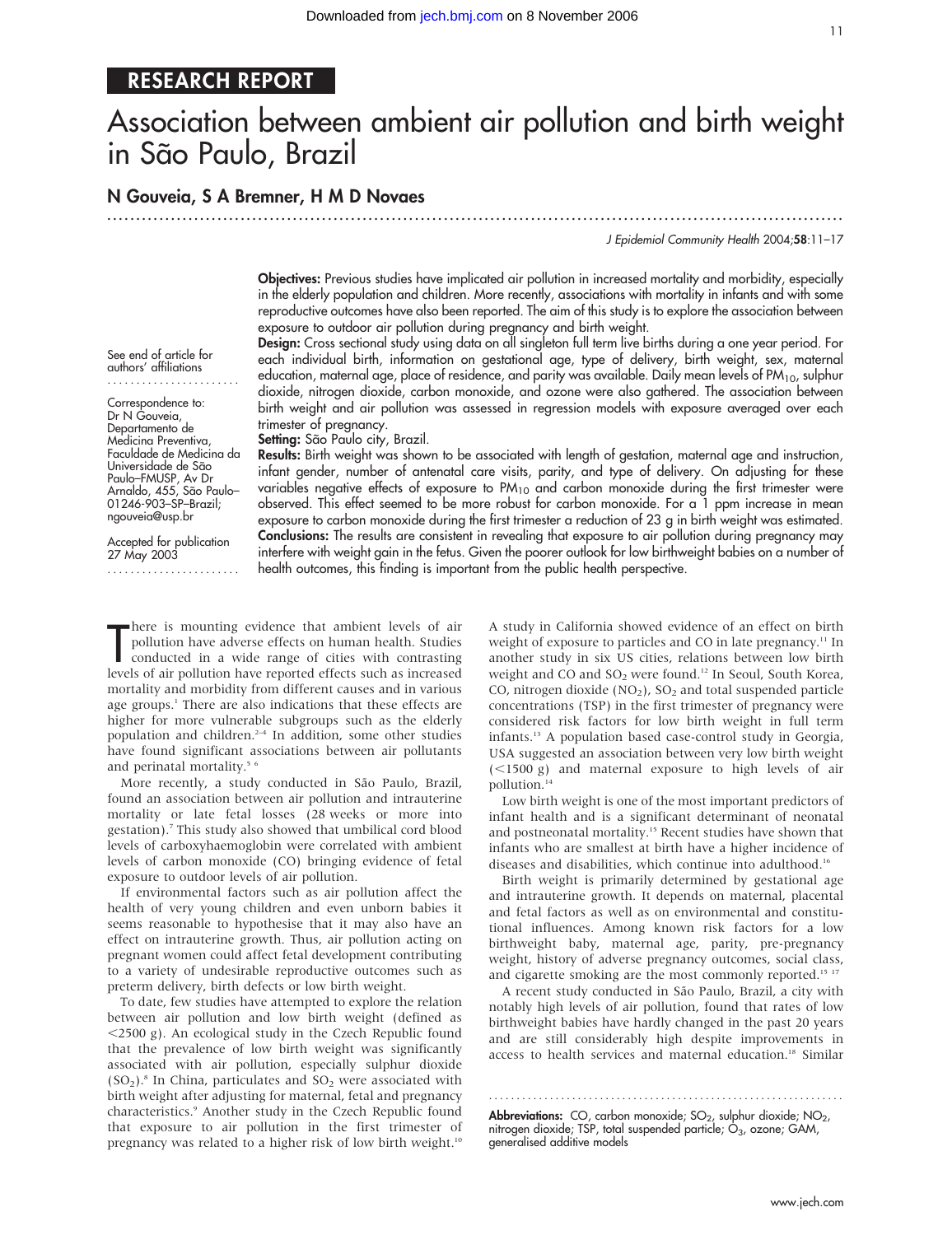## Key points

- Air pollution seems to adversely affect the placenta and fetus during pregnancy
- Children born to mothers with higher exposure to air pollution are more likely to weigh less than expected in given conditions

patterns have also been observed in other countries, including developed ones. In the US, increasing trends of low birth weight and preterm birth for black and white infants were observed between 1981 to 1998.<sup>19</sup> These observations indicate the need for additional and specific research into possible causes of low birth weight including little explored risk factors, such as air pollution.

Considering the hypothesis of high levels of pollution interfering with fetal growth, through still unknown mechanisms, and the possibility of estimating intra-uterine growth retardation through the prevalence of low birth weight<sup>20</sup> and the high levels of air pollution in São Paulo, we hypothesised that the lack of decline in low birthweight rates during the past 20 years could have been influenced by the high levels of air pollution in the city that have remained stable throughout the same period. Therefore, we carried out a study to examine if there is an association between maternal exposure to outdoor levels of air pollution during pregnancy and birth weight in the city of São Paulo.

## METHODS

Data on live births were obtained from the Birth Information System (SINASC) of the Ministry of Health in Brazil. According to this system every live birth is expected to result in a certificate, which is later requested for legal registration of the child. These certificates are captured on local registers and sent to the State Office for Statistics where they are compiled.

For each individual birth, information from these certificates is available on maternal age, maternal education, place of residence, parity, number of antenatal care visits, type of pregnancy (single, double, triple or more), length of gestation in weeks, date of birth, site of birth (home, hospital or other health service), method of delivery (spontaneous, surgical or forceps), Apgar scores, birth weight, and sex.

According to recent evaluations this information system is considered to be adequate and capable of providing good quality information for the main variables, especially for the city of São Paulo.<sup>21</sup> All births to mothers resident in the city of São Paulo during 1997 were obtained from this register.

Data on air pollution were available from CETESB, the environmental agency in São Paulo. These data comprised daily means (24 hour averages) of  $SO<sub>2</sub>$  and respirable particles  $(PM_{10})$ , the maximum hourly mean calculated during the 24 hour period for  $NO<sub>2</sub>$  and ozone  $(O<sub>3</sub>)$ , and the maximum eight hour moving average for CO. These data were collected from a minimum of four monitoring sites (CO) and a maximum of 12 sites ( $PM_{10}$  and  $SO_2$ ). For each pollutant, as inter-site correlation was high, daily citywide levels were calculated by averaging all available data across all monitoring stations. The attainments of the network of monitoring stations and the data handling capabilities of CETESB have been considered to be of high quality.<sup>22</sup>

The analysis of the relation between birth weight and air pollution was carried out only for live singleton full term pregnancies  $(\geq 37$  weeks of gestation). Birth weight was considered in separate analyses as a (1) continuous and as a (2) binary variable taking the values of 1 for birth weight of less than 2500 g and 0 otherwise.

Maternal exposure to air pollution at each trimester of the pregnancy was estimated taking into account the date of birth and the length of each gestation. Mean exposures of about three months to each air pollutant were then assigned to each birth. Logistic regression was used to identify maternal and pregnancy factors associated with low birth weight.

By way of regression using  $GAM$  models<sup>23</sup> to allow for the non-linear effect of maternal age on birth weight we assessed the change in birth weight associated with the mean exposure to air pollution during each trimester of pregnancy adjusting for the factors related to low birth weight. We used logistic regression to estimate the odds of having a low birthweight baby according to maternal exposure while adjusting for the same factors. Single and multiple pollutant models were examined. All analyses were carried out in S-Plus 2000 (Mathsoft, Seattle, WA). Care was taken in relation to the model convergence criteria and in computing exact standard errors of the pollutant estimates.<sup>24</sup>

## RESULTS

There were 214 973 live births to mothers resident in the city of São Paulo during 1997. Of these, 196 978 (91.6%) were singleton pregnancies with complete information for gestational age. Pre-term live births accounted for 6.2% of these pregnancies and were excluded from the analysis. In addition, we decided to further exclude very low  $(<1000 g$ ) and very high  $(>5500 \text{ g})$  birthweight babies as we assumed that those babies were very likely to be the product of high risk pregnancies. Thus, any possible effect of air pollution on those pregnancies would be outweighed by other high risk conditions. This resulted in a population of 179 460 live births for the final analysis.

Figure 1 shows the daily mean birth weight during 1997 in São Paulo. Although our data were restricted to just one year, it can be observed that birth weight exhibited a seasonal pattern. This was confirmed by the descriptive analysis of birth weight in table 1, which also depicts the seasonal pattern of air pollution during the period of this study.

The mean birth weight, the proportion of low birthweight babies and adjusted odds ratios (OR) for a low birthweight baby according to maternal and pregnancy characteristics are presented in table 2. The mean birth weight among singleton full term pregnancies was 3186 g with an overall proportion of low birth weight  $(<2500 \text{ g})$  of 5.0%.

Birth weight was shown to be associated with infant gender, maternal age, maternal education, number of antenatal care visits, parity, and the type of delivery. The relation with maternal age is clearly non-linear with greater risk of a low birthweight child for both very young and older mothers.

Although the analysis was restricted to full term pregnancies, birth weight was still significantly associated with length of gestation (37 to 39 weeks compared with 41+weeks). This association was observed first in univariate analyses and persisted in multifactorial models. This variable was thus considered in all multifactorial models.

Multiple regression was used to assess the relation between birth weight and maternal exposure to air pollution allowing for effects of the above variables. To adjust for the potential influence of season on birth weight an indicator variable for month of birth was included. Because of the nonlinear relation between maternal age and birth weight, a nonparametric smooth function of maternal age was fitted in the generalised additive model using a spline function.<sup>23</sup>

The variables ''number of antenatal care visits'' and "parity" both had a high percentage of missing observations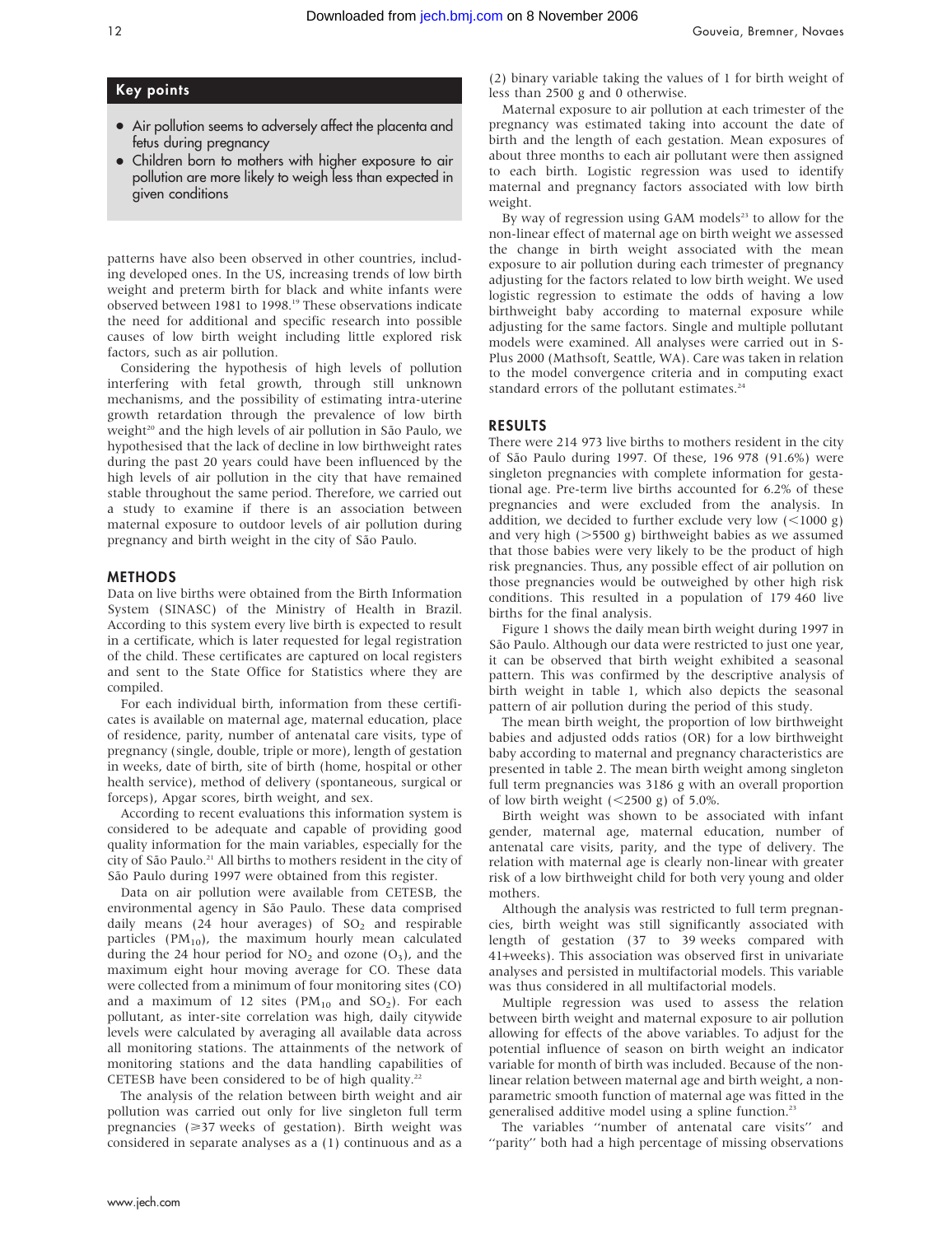

Figure 1 Mean daily birth weight (g) for full term pregnancies in São Paulo, Brazil in 1997. The solid curve is a 4th order polynomial to highlight the seasonality in birth weight.

(around 30%). The inclusion of both variables in the same regression model resulted in a high percentage of observations being left out leading to very imprecise estimates. Thus, we decided to include in the final models only the number of antenatal care visits as this variable explained proportionally more of the variation in birth weight than parity. Exploratory analysis modelling both variables at the same time or including just parity all gave similar results.

Table 3 shows the coefficients obtained in GAM regression models for birth weight expressed as changes in mean birth weight according to a  $10 \mu g/m^3$  or a 1 ppm change in exposure to the air pollutants in each trimester of pregnancy. All pollutants exhibited an inverse relation with birth weight when exposure occurred in the first trimester. However, only  $PM<sub>10</sub>$  and CO had statistically significant associations. During the second and third trimester results followed different directions and were mostly not significant. Only SO<sub>2</sub> exhibited a positive and significant relation with birth weight.

Semi-parametric logistic regression models were then explored again using a smooth function to control for the non-linear effect of maternal age. Levels of air pollutants were divided into quartiles and the lowest quartile  $\langle$  <25th) was used as the reference exposure category. Results of this analysis are shown on table 4. Although generally not significant, results of this analysis showed that the pattern of the association between birth weight and  $PM_{10}$  and CO during the first trimester was compatible with the results of the GAM regression—that is, an increased risk of a low birthweight baby for higher exposures to air pollutants. The relation between birth weight and exposure to  $SO<sub>2</sub>$  during the second trimester also exhibited an inverse pattern with higher risk of a low birthweight baby.

The last step was to try and establish which pollutant was responsible for the association with low birth weight. Multiple pollutant models were examined only for the pollutants that showed statistically significant associations in single pollutant linear models—that is,  $PM_{10}$ , CO and SO<sub>2</sub>. The rationale for this analysis is that, considering that the pollutants were highly correlated, if one was acting only as a proxy for the other with no contribution of its own, it would be expected that its parameter would be attenuated in a two pollutant model while that of the other would remain relatively unchanged. Results of this analysis are displayed in table 5.

The inclusion of  $PM_{10}$  and CO (mean exposure of the first trimester) simultaneously in the same model resulted in a reduction in the coefficient for both pollutants. However, the reduction observed for CO (19%) was proportionally smaller than for  $PM_{10}$  (61%). Similar changes happened when CO and  $SO<sub>2</sub>$  (mean of the second trimester) were examined together. The coefficients for  $PM_{10}$  and  $SO_2$  had smaller decreases when these two pollutants were examined together. In a three pollutant model the decreases in the size of coefficients were greater but still of lesser magnitude for CO. The high correlation between  $PM_{10}$  and CO (around 0.9) should be noted.

#### **DISCUSSION**

This study found some evidence that maternal exposure to air pollution, especially during the first trimester of pregnancy, is associated with reductions in birth weight. Although it

|                  | Annual          |      |       |                |                |                |                |  |  |  |
|------------------|-----------------|------|-------|----------------|----------------|----------------|----------------|--|--|--|
|                  | Mean (SD)       | Min  | Max   | Jan-Mar        | Apr-Jun        | Jul-Aug        | Oct-Dec        |  |  |  |
| Birth weight (g) | 3185.7 (464.3)  | 1000 | 5500  | 3179.9 (464.4) | 3183.2 (465.1) | 3190.4 (462.8) | 3189.4 (464.5) |  |  |  |
| $PM_{10}$        | 60.3(25.2)      | 25.5 | 153.0 | 49.1 (12.2)    | 62.7(20.2)     | 78.4 (34.9)    | 50.9 (14.9)    |  |  |  |
| SO <sub>2</sub>  | 19.6 (10.3)     | 3.4  | 56.9  | 22.3(7.7)      | 28.1(10.1)     | 17.9(8.7)      | 10.3(3.9)      |  |  |  |
| CO               | 3.7(1.6)        | 1.1  | 11.4  | 2.9(0.8)       | 3.8(1.3)       | 4.7(2.2)       | 3.2(1.0)       |  |  |  |
| NO <sub>2</sub>  | 117.9(51.2)     | 42.5 | 399.6 | 109.3(36.4)    | 114.4(43.8)    | 147.2(67.7)    | 100.6 (38.2)   |  |  |  |
| O <sub>3</sub>   | $63.0$ $(33.5)$ | 11.7 | 187.6 | 78.0 (37.1)    | 54.0 (32.0)    | 57.6 (26.4)    | 61.6(33.3)     |  |  |  |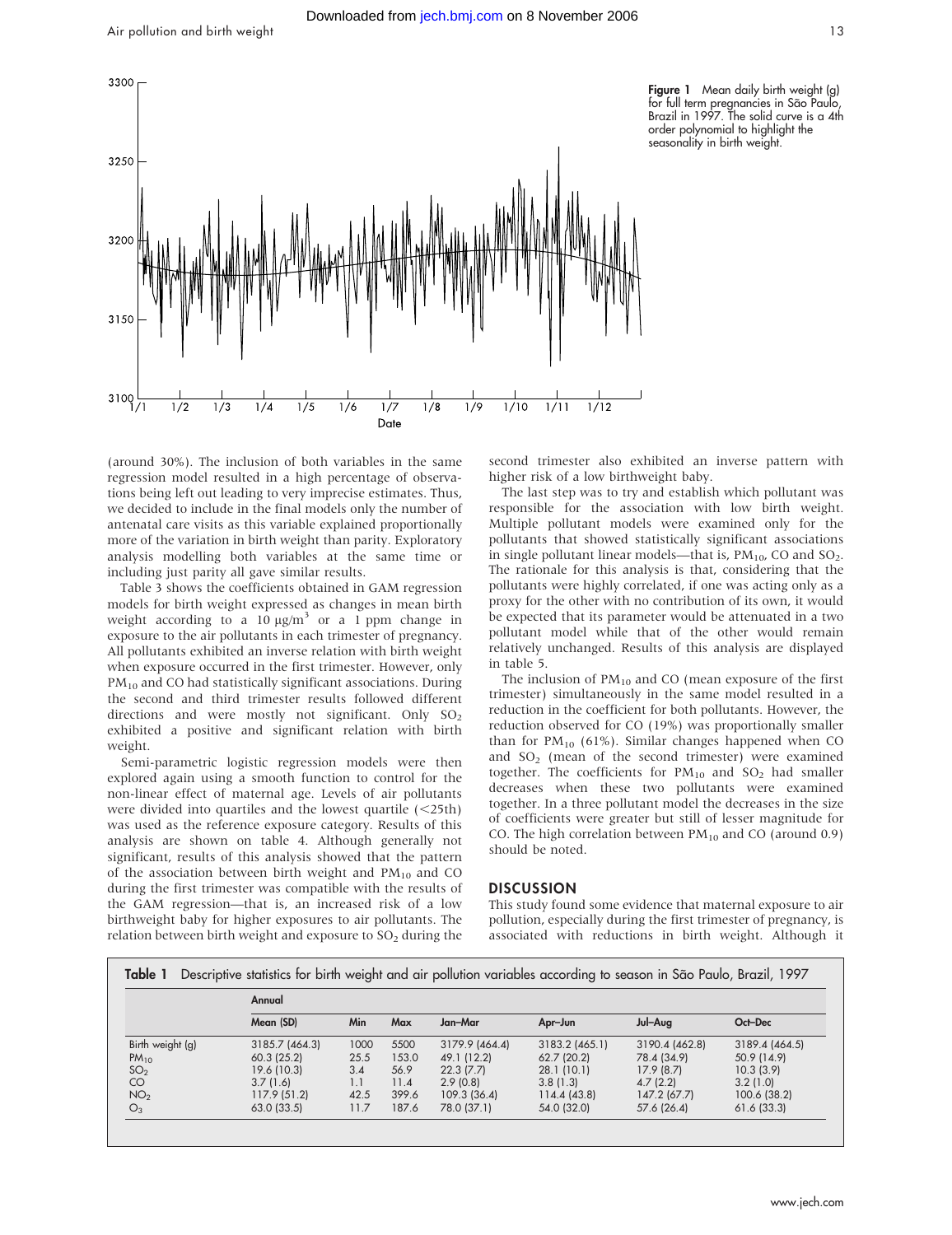Table 2 Mean birth weight (SD), proportion of low birth weight (1000 g–2500 g), adjusted odds ratios (OR) and 95% confidence intervals (95% CI) for low birth weight, for all singleton full term live births in São Paulo, Brazil, 1997

|                         | <b>Number</b> | Missing (%) | Mean (SD)  | LBW $(%)$ | OR* (95% CI)                   |
|-------------------------|---------------|-------------|------------|-----------|--------------------------------|
| All live births         | 179460        |             | 3186 (464) | 5.0       | $\overline{\phantom{0}}$       |
| Male                    | 91793         | 29          | 3244 (472) | 4.4       | 1.0                            |
| Female                  | 87638         | (0.02%)     | 3125 (448) | 5.7       | 1.36 $(1.28 \text{ to } 1.44)$ |
| Gestastional week       |               |             |            |           |                                |
| $37 - 41$               | 176991        |             | 3185 (464) | 5.1       | 1.79 (1.30 to 2.46)            |
| $42+$                   | 2469          |             | 3266 (495) | 3.9       | 1.0                            |
| Maternal age (y)        |               |             |            |           |                                |
| under 19                | 30112         |             | 3125 (449) | 6.0       | 1.07 (0.98 to 1.18)            |
| $20 - 24$               | 51729         |             | 3175 (450) | 4.9       | $0.94$ (0.86 to 1.02)          |
| $25 - 29$               | 47462         | 231         | 3212 (461) | 4.4       |                                |
| $30 - 34$               | 32789         | (0.13%)     | 3217 (476) | 4.6       | 1.17 (1.06 to 1.28)            |
| $35 - 39$               | 13979         |             | 3192 (502) | 5.9       | 1.40 $(1.25 \text{ to } 1.58)$ |
| $40+$                   | 3158          |             | 3182 (525) | 7.0       | $1.54$ (1.25 to 1.91)          |
| Maternal education      |               |             |            |           |                                |
| none                    | 2589          |             | 3172 (511) | 6.9       | 1.86 (1.50 to 2.32)            |
| $1 - 4$                 | 67652         |             | 3183 (473) | 5.4       | 1.42 (1.25 to 1.62)            |
| $4 - 8$                 | 34081         | 30856       | 3181 (468) | 5.4       | 1.50 $(1.32 \text{ to } 1.72)$ |
| $8 - 11$                | 29541         | (17.2%)     | 3194 (449) | 4.3       | $1.32$ (1.15 to 1.51)          |
| $12+$                   | 14741         |             | 3202 (429) | 3.3       | 1.0                            |
| Antenatal care (visits) |               |             |            |           |                                |
| none                    | 3917          |             | 3064 (493) | 9.9       | $2.36$ (2.08 to $2.68$ )       |
| $1$ to 6                | 49145         | 59119       | 3176 (471) | 5.5       | $1.25$ (1.17 to 1.33)          |
| $6+$                    | 67279         | (32.9%)     | 3205 (452) | 4.2       | 1.0                            |
| First parity            | 53318         | 53018       | 3153 (452) | 5.4       | $1.32$ (1.23 to 1.41)          |
| Second or more          | 73124         | (29.5%)     | 3215 (474) | 4.8       | 1.0                            |
| Normal delivery         | 85310         | 878         | 3142 (455) | 5.8       | 1.28 $(1.20 \text{ to } 1.36)$ |
| Caesarean+forceps       | 93272         | $(0.5\%)$   | 3225 (469) | 4.3       | 1.0                            |

remains difficult to separate the effect of each pollutant, it appears that CO and possibly  $PM_{10}$  have an independent and significant negative association with birth weight. On adjusting for infant gender, maternal age, maternal education, antenatal care, type of delivery, month of birth, and seasonal patterns, an increase in mean exposure to CO of 1 ppm during the first trimester was associated with a reduction of about 23 g in birth weight. For a 10  $\mu$ g/m<sup>3</sup> change in  $PM_{10}$  we observed a 13.7 g reduction.

There is still a very limited literature regarding effects of air pollution on birth weight and results of these studies are somewhat controversial. While some studies failed to find an effect of air pollution on birth weight,<sup>25 26</sup> and others have found an effect but with no specification of timing of exposure,<sup>8 27</sup> some have found stronger and more consistent effects when exposure occurred during the third trimester,<sup>9 11 12</sup> while others found effects in the first trimew<br>ster.<sup>10</sup> <sup>13</sup> <sup>28</sup> <sup>29</sup>

The possible biological mechanisms involved in the reduction of birth weight associated with maternal exposure to air pollution vary according to the timing of this exposure. The implantation of the fetus and the formation of the placenta occur during the first trimester while weight gain occurs predominantly during the third trimester.<sup>30</sup> Therefore, exposure during both periods presents the possibility of interference with the final birth weight.

Basic concepts of pathophysiology of fetal growth retardation are based on different levels of maternal supply, fetoplacental competition, and fetal adaptations. In recent studies knowledge about placental development and function

**Table 3** Changes in birth weight (in g) for a 10  $\mu$ g/m<sup>3</sup> change in exposure to air pollutants (except CO for which a 1 ppm change was used) at each trimester of pregnancy. Results from regression models adjusted for covariates presented in table 2 (except parity)

| <b>Trimester</b> | Pollutant       |         | Change in birth weight (95% CI) |  |  |  |
|------------------|-----------------|---------|---------------------------------|--|--|--|
| First            | $PM_{10}$       | $-13.7$ | $(-27.0 \text{ to } -0.4)$      |  |  |  |
|                  | SO <sub>2</sub> | $-24.2$ | $(-55.5 \text{ to } 7.1)$       |  |  |  |
|                  | NO <sub>2</sub> | $-7.0$  | $(-14.3 \text{ to } 0.3)$       |  |  |  |
|                  | CO <sub>1</sub> | $-23.1$ | $(-41.3 \text{ to } -4.9)$      |  |  |  |
|                  | $O_3$           | $-1.6$  | $(-12.8 \text{ to } 9.5)$       |  |  |  |
| Second           | $PM_{10}$       | $-4.4$  | $(-18.9 \text{ to } 10.1)$      |  |  |  |
|                  | SO <sub>2</sub> | 33.7    | $(1.6 \text{ to } 65.8)$        |  |  |  |
|                  | NO <sub>2</sub> | 0.3     | $(-8.6 \text{ to } 9.2)$        |  |  |  |
|                  | <b>CO</b>       | 3.2     | $(-18.2 \text{ to } 24.5)$      |  |  |  |
|                  | $O_3$           | $-0.1$  | $(-11.9 \text{ to } 11.7)$      |  |  |  |
| Third            | $PM_{10}$       | 14.6    | $(0.0 \text{ to } 29.2)$        |  |  |  |
|                  | SO <sub>2</sub> | 9.7     | $(-25.6 \text{ to } 44.9)$      |  |  |  |
|                  | NO <sub>2</sub> | 3.6     | $(-6.6 \text{ to } 13.7)$       |  |  |  |
|                  | <b>CO</b>       | 1.9     | $(-18.2 \text{ to } 22.0)$      |  |  |  |
|                  | $O_3$           | $-3.0$  | $(-15.4 \text{ to } 9.4)$       |  |  |  |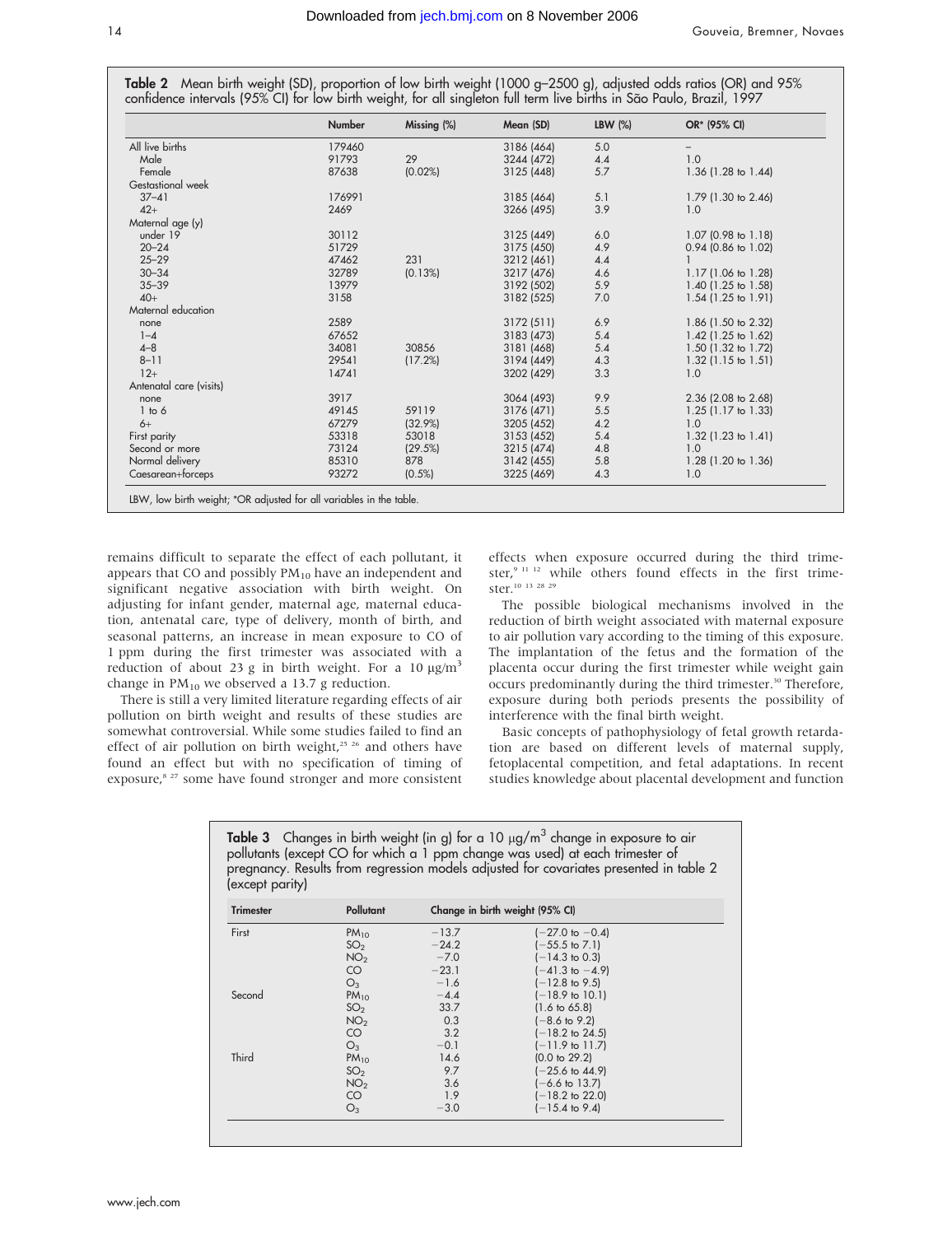|                 |                 | <b>First trimester</b> |                             |           | Second trimester            |           | Third trimester             |  |
|-----------------|-----------------|------------------------|-----------------------------|-----------|-----------------------------|-----------|-----------------------------|--|
| Quartile        |                 | <b>OR</b>              | 95%CI                       | <b>OR</b> | 95%CI                       | <b>OR</b> | 95%CI                       |  |
| $PM_{10}$       | 1st             |                        |                             |           |                             |           |                             |  |
|                 | 2 <sub>nd</sub> | 1.105                  | $(0.994 \text{ to } 1.229)$ | 1.003     | $(0.904 \text{ to } 1.113)$ | 1.004     | $(0.914 \text{ to } 1.104)$ |  |
|                 | 3rd             | 1.049                  | $(0.903 \text{ to } 1.219)$ | 1.074     | $(0.920 \text{ to } 1.254)$ | 1.003     | $(0.861$ to $1.169)$        |  |
|                 | 4 <sup>th</sup> | 1.144                  | $(0.878 \text{ to } 1.491)$ | 1.252     | $(1.028 \text{ to } 1.525)$ | 0.970     | $(0.780 \text{ to } 1.205)$ |  |
| CO              | 1st             |                        |                             |           |                             |           |                             |  |
|                 | 2 <sub>nd</sub> | 1.118                  | $(0.964 \text{ to } 1.296)$ | 1.032     | $(0.889 \text{ to } 1.184)$ | 0.979     | $(0.863 \text{ to } 1.112)$ |  |
|                 | 3rd             | 1.069                  | $(0.905 \text{ to } 1.262)$ | 0.978     | $(0.836 \text{ to } 1.144)$ | 0.990     | $(0.853$ to $1.150)$        |  |
|                 | 4th             | 1.022                  | $(0.822$ to $1.270)$        | 1.075     | $(0.888$ to $1.300$ )       | 0.931     | $(0.769 \text{ to } 1.128)$ |  |
| SO <sub>2</sub> | 1st             |                        |                             |           |                             |           |                             |  |
|                 | 2 <sub>nd</sub> | 0.902                  | $(0.843)$ to $0.966$        | 0.986     | $(0.922 \text{ to } 1.053)$ | 1.203     | $(0.861$ to $1.680)$        |  |
|                 | 3rd             | 0.911                  | $(0.819 \text{ to } 1.013)$ | 1.005     | $(0.904 \text{ to } 1.117)$ | 1.225     | $(0.872 \text{ to } 1.722)$ |  |
|                 | 4th             | 0.906                  | $(0.793 \text{ to } 1.036)$ | 1.017     | $(0.883$ to $1.173)$        | 1.145     | $(0.749 \text{ to } 1.752)$ |  |
| NO <sub>2</sub> | 1st             |                        |                             |           |                             |           |                             |  |
|                 | 2nd             | 1.060                  | $(0.971$ to $1.157)$        | 0.986     | $(0.902 \text{ to } 1.076)$ | 0.992     | $(0.913 \text{ to } 1.078)$ |  |
|                 | 3rd             | 1.197                  | $(0.885 \text{ to } 1.619)$ | 1.008     | $(0.871$ to $1.167)$        | 1.041     | $(0.927 \text{ to } 1.169)$ |  |
|                 | 4th             | 1.126                  | $(0.812 \text{ to } 1.560)$ | 1.034     | $(0.861$ to $1.243)$        | 1.046     | $(0.889$ to $1.231)$        |  |
| $O_3$           | 1st             |                        |                             |           |                             |           |                             |  |
|                 | 2 <sub>nd</sub> | 0.934                  | $(0.841$ to $1.039$         | 1.094     | $(0.969 \text{ to } 1.236)$ | 0.877     | $(0.775 \text{ to } 0.992)$ |  |
|                 | 3rd             | 1.009                  | $(0.890 \text{ to } 1.144)$ | 1.099     | $(0.945 \text{ to } 1.278)$ | 0.991     | $(0.859 \text{ to } 1.144)$ |  |
|                 | 4th             | 0.962                  | $(0.831$ to $1.114)$        | 1.116     | $(0.939$ to $1.326)$        | 0.976     | $(0.826 \text{ to } 1.153)$ |  |

has been increased.<sup>31</sup> Abnormalities in placental development may occur during its formation, and cellular and molecular functions may be changed leading to inadequate implantation and growth. Abnormalities in placental transport may also develop later on, because of problems in the uteroplacental circulation, exchange at the intervillous space, and umbilical and fetal circulation. All these factors lead to problems with fetal adaptation mechanisms, most importantly decreased fetal growth rate and fetal activities. In the first trimester genetic mutations are considered to be the most important element in placental abnormalities, and in the second and third trimesters extremely complex vascular alterations are considered the main cause of placental abnormalities and consequent fetal growth retardation. Pollutants are recognised as being able to have an effect on both dimensions.<sup>31</sup>

Our finding of a more consistent effect during the first trimester is coherent with this mechanism. Moreover, our results are supported by findings from Seoul,<sup>13</sup> from the Czech Republic, $28$   $29$  and from a study in the Treplice district of the Czech Republic.10 This last study examined exposures during all nine months of pregnancy and revealed that exposure during the first month was the most important for intrauterine growth retardation.

Most air pollutants (CO,  $SO_2$ ,  $NO_2$ , and particles) have already been described as being associated with reductions in birth weight. But among them, CO and particles have been more consistently found in the few studies published.<sup>9-13</sup> <sup>28</sup> As pollutants are highly correlated, it is usually difficult to isolate their effects. We tested multiple pollutant models in the present analysis and found that CO and  $PM_{10}$  exhibited significant associations that appeared to be independent, with CO presenting a more consistent effect.

Again this finding is coherent with the biological mechanism behind the observed effects as maternal smoking during pregnancy, the environmental factor that best correlates with low birth weight,<sup>32</sup> also produces CO which has toxic and ischaemic effects upon fetal growth.

While our results are in accordance with the limited literature regarding effects of air pollution on pregnancy outcomes, some methodological aspects of this study should be discussed. For example, the birth data available for this study came from a system that is known for the completeness and quality of the information provided. However, information on length of gestation was available only in categories (<22 weeks, 22 to 27, 28 to 31, 32 to 36, 37 to 41, 42 or more weeks). Although this was not a problem for the definition of term and preterm births, the information on length of gestation was used to calculate the mean exposure to air pollution for each trimester of the pregnancy. Therefore, we should expect a certain degree of inaccuracy in the maternal exposure. However, it is probable that such inaccuracy would be non-differential and any bias introduced would only attenuate the effects found.

In addition, information on important known risk factors for a low birthweight baby such as maternal smoking status, maternal associated morbidity, pre-pregnancy weight, and weight gain were not available. Among these risk factors cigarette smoking is considered the most important predictor of low birth weight.<sup>32</sup> However, there is some indication that maternal smoking status is associated with maternal education in Brazil<sup>33</sup> and consequently, adjusting for the last

Table 5 Multiple linear regression coefficients (SE) obtained from single, dual, and three pollutant models, São Paulo, 1997

| $-0.94$ (0.75)<br>$PM_{10}$ -1.37 (0.68)<br>$-0.51$ (0.87)<br>$CO -23.09$ (9.28)<br>$-18.68(11.97)$<br>$-18.30(11.78)$ | model                         | Single pollutant Two pollutant models Two pollutant models Two pollutant models Three pollutant<br>$(PM_{10}$ and CO) | $(PM_{10}$ and SO <sub>2</sub> ) | $(CO \text{ and } SO2)$ | models          |
|------------------------------------------------------------------------------------------------------------------------|-------------------------------|-----------------------------------------------------------------------------------------------------------------------|----------------------------------|-------------------------|-----------------|
|                                                                                                                        |                               |                                                                                                                       |                                  |                         | $-0.47$ (0.88)  |
|                                                                                                                        |                               |                                                                                                                       |                                  |                         | $-14.58(13.70)$ |
|                                                                                                                        | 3.37(1.64)<br>SO <sub>2</sub> |                                                                                                                       | 2.36(1.82)                       | 1.37(2.08)              | 1.28 (2.09)     |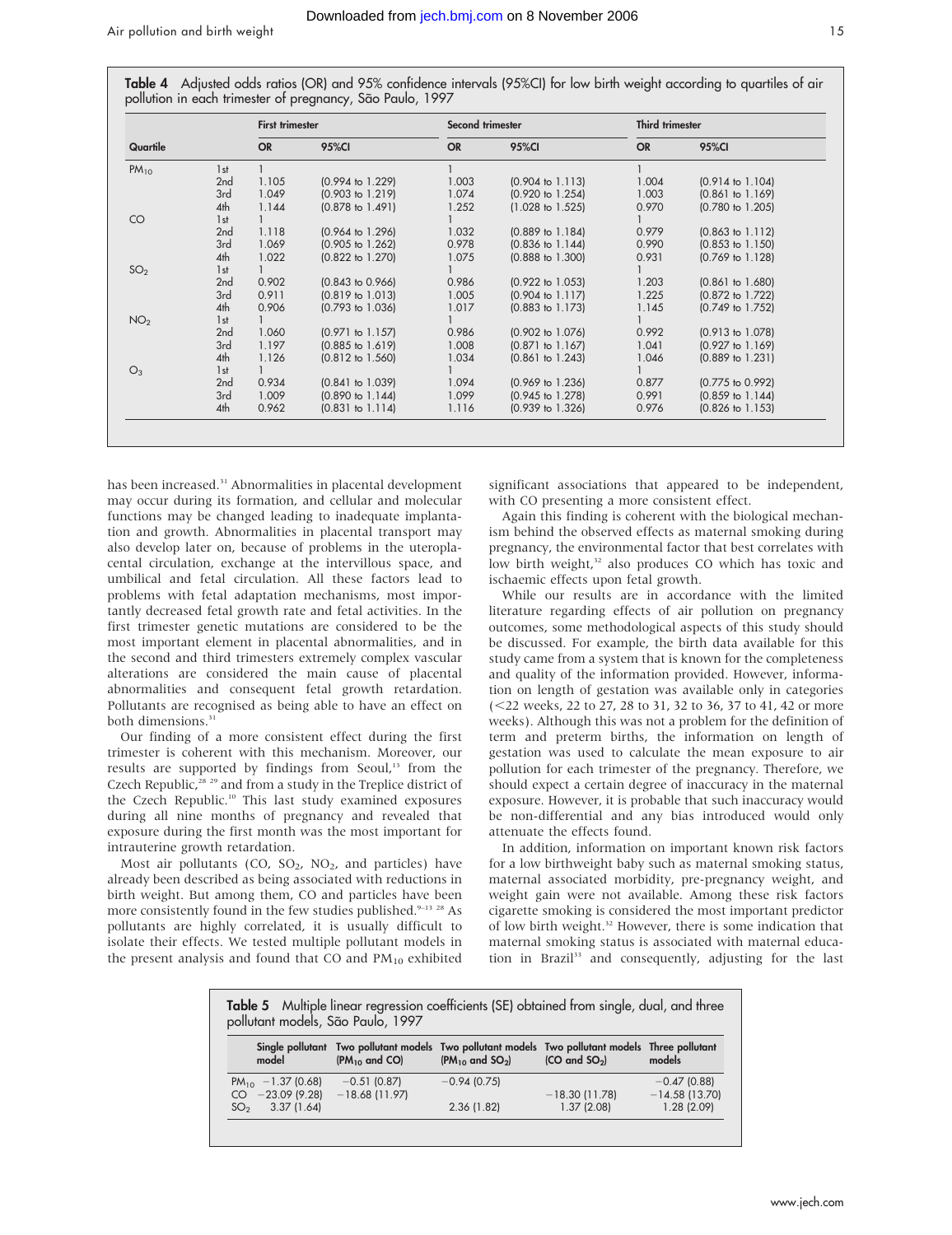## Policy implications

- Current levels of air pollution in the city of São Paulo can produce adverse effects during pregnancy. These effects may be especially important when they contribute to determine low birth weight, one of the strongest predictors of infant mortality
- N Exposure to air pollution should be included as a potential risk factor in research on low birth weight and perinatal mortality
- Efforts aimed at mitigating urban air pollution levels in São Paulo can provide benefits to public health

variable contributes to partially adjust for cigarette smoking. In addition, there are no reasons to believe that such risk factors would vary according to levels of air pollution, the exposure of interest in our study. Thus, important confounding effects because of lack of information on such variables is not expected.

An important concern in any epidemiological study is the correct assessment of exposure of the subjects being studied. In our study we defined the exposure of each mother according to citywide levels of air pollution during each trimester of pregnancy.

Firstly, we have the averaged period of three months. It could be argued that a smaller time period would be more appropriate or that a measure that takes into account the variability of air pollution levels during each trimester would better represent the exposure. A study in the Czech Republic<sup>10</sup> used monthly averages instead of trimesters. However, we could not find any justification for the use of one or the other measurement of exposure. Most of the studies that assessed pregnancy outcomes in relation to air pollution have used trimester exposures. The trimesters represent a traditional time period for the study of the pregnancy period. In addition, any effect of air pollution on birth weight is likely to result from long term exposure to increased levels rather than short term fluctuations. Thus, the mean over trimesters might be a reasonable indicator. Nevertheless, future studies should attempt to explore and compare different indicators of exposure.

A second problem is the fact that each mother was assigned a citywide level of air pollution. It appears that levels of CO can vary considerably across different areas of a city and thus individual exposure could be underestimated or overestimated when averaging levels of all stations. Ritz and Yu<sup>11</sup> in their study in Los Angeles assigned the exposure of mothers according to the closest monitoring station to each mother's residence. However, we have to consider the possibility that pregnant women move around different areas of a city for reasons such as working and shopping. Thus, their exposure might not be well represented by just one station. In fact, any approach used for exposure assessment will be subject to error, but this error is likely to be nondifferential and again its main consequence is the attenuation of the effect estimated.

Notwithstanding, this study has the advantage of examining a considerable number of births occurring in a comparatively small area (there are about 200 000 births annually in the city of São Paulo, which covers an area of 1509 km<sup>2</sup>). Moreover, besides statistical power and a fairly homogeneous exposure to air pollution, seasonal patterns were taken into account for this analysis. Despite a few caveats, these results are consistent in revealing that exposure to air pollution during pregnancy may interfere with weight gain in the fetus.

Low birth weight is one of the strongest predictors of infant mortality in both developed and developing countries. It is also a more sensitive indicator of environmental effects than late fetal loss or perinatal deaths. Thus, even small effects can be detected in a large population. Therefore, identification of such a widespread risk factor that, to date, has been understudied is very important from the public health perspective. The association between air pollution and birth weight and also other pregnancy outcomes should be confirmed in other locations through well designed studies. Increasing the coherence of this relation will help efforts to minimise human exposure to air pollution in order to protect public health.

## .....................

## Authors' affiliations

N Gouveia, H M D Novaes, Departamento de Medicina Preventiva, Faculdade de Medicina, Universidade de São Paulo, Brazil S A Bremner, Department of Community Health Sciences, St George's Hospital Medical School, London, UK

### **REFERENCES**

- 1 Committee of the Environmental and Occupational Health Assembly of the American Thoracic Society. Health effects of outdoor air pollution. Am J Respir Crit Care Med 1996;153:3–50.
- 2 Ballester F, Corella D, Perez-Hoyos S, et al. Air pollution and mortality in Valencia, Spain: a study using the APHEA methodology. *J Epidemio.*<br>Community Health 1996;**50**:527–33.
- 3 Gouveia N, Fletcher T. Time series analysis of air pollution and mortality: effects by cause, age and socioeconomic status. J Epidemiol Community Health 2000;54:750–5.
- 4 Verhoeff AP, Hoek G, Schwartz J, et al. Air pollution and daily mortality in Amsterdam. Epidemiology 1996;7:225–30.
- 5 Bobak M, Leon DA. Air pollution and infant mortality in the Czech Republic, 1986–88. Lancet 1992;340:1010–14.
- 6 Woodruff TJ, Grillo J, Schoendorf KC. The relationship between selected causes of postneonatal infant mortality and particulate air pollution in the United States. Environ Health Perspect 1997;105:608–12.
- 7 Pereira LA, Loomis D, Conceicao GM, et al. Association between air pollution and intrauterine mortality in Sao Paulo, Brazil. Environ Health Perspect 1998;106:325–9.
- 8 Bobak M, Leon DA. Pregnancy outcomes and outdoor air pollution: an ecological study in districts of the Czech Republic 1986–8. Occup Environ Med 1999;56:539-43.
- 9 Wang X, Ding H, Ryan L, et al. Association between air pollution and low birth weight: a community- based study. Environ Health Perspect 1997;105:514–20.
- 10 Dejmek J, Selevan SG, Benes I, et al. Fetal growth and maternal exposure to particulate matter during pregnancy. Environ Health Perspect 1999;**107**:475–80.
- 11 Ritz B, Yu F. The effect of ambient carbon monoxide on low birth weight among children born in southern California between 1989 and 1993. Environ Health Perspect 1999;107:17–25.
- 12 Maisonet M, Bush TJ, Correa A, et al. Relation between ambient air pollution and low birth weight in the Northeastern United States. *Environ Health*<br>*Perspect* 2001;**109**(suppl 3):351–6.
- 13 Ha EH, Hong YC, Lee BE, et al. Is air pollution a risk factor for low birth weight in Seoul? Epidemiology 2001;12:643–8.
- 14 Rogers JF, Thompson SJ, Addy CL, et al. Association of very low birth weight with exposures to environmental sulfur dioxide and total suspended particulates. Am J Epidemiol 2000;151:602-13.
- 15 McCormick MC. The contribution of low birth weight to infant mortality and childhood morbidity. N Engl J Med 1985;312:82–90.
- 16 Hack M, Fanaroff AA. Outcomes of children of extremely low birthweight and gestational age in the 1990's. Early Hum Dev 1999;53:193–218.
- 17 Kramer MS. Intrauterine growth and gestational duration determinants. Pediatrics 1987;80:502–11.
- 18 Monteiro C, Benicio M, Ortiz L. Tendência secular do peso ao nascer na cidade de Sa˜o Paulo (1976–1998). [In portuguese]. Rev Saude Publica 2000;34:26–40.
- 19 Branum AM, Schoendorf KC. Changing patterns of low birthweight and preterm birth in the United States, 1981–98. Paediatr Perinat Epidemiol 2002;16:8–15.
- 20 Keirse MJ. International variations in intrauterine growth. Eur J Obstet Gynecol Reprod Biol 2000;92:21–8.
- 21 Jorge M, Gotlieb S, Oliveira H. O Sistema de Informação Sobre Nascidos Vivos: primeira avaliação dos dados brasileiro. [In Portuguese]. Informe Epidemiologico do SUS 1996;2:15–48.
- 22 United Nations Environmental Programme. Urban air pollution in megacities of the world. Oxford: Blackwell Scientific, 1992.
- 23 Hastie T, Tibshirani R. Generalized additive models. London: Chapman and Hall, 1990.